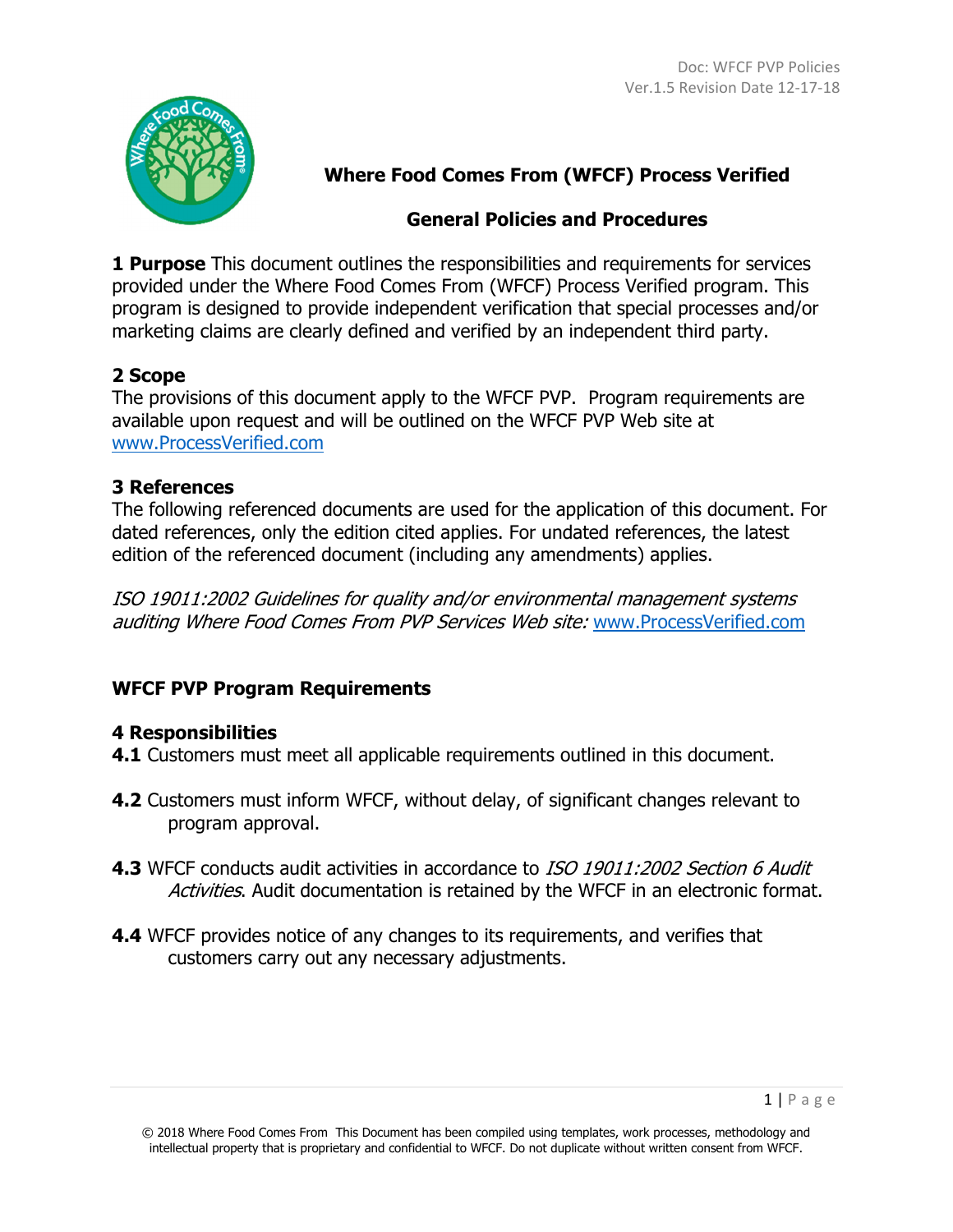### **5 Contact Information**

For additional information about the WFCF PVP, please contact:

Where Food Comes From, Inc 202 6<sup>th</sup> Street, Suite 400 Castle Rock, Co 80104

Office: 866-895-3002

### **6 Applying for Service**

**6.1.1** Please submit a cover letter (hard copy or in electronic form) requesting services. The cover letter should include the following:

- a) A clearly defined requested scope;
- b) General information concerning the customer such as its activities, human and technical resources, and its relationships in a larger corporate entity, if any;
- c) Information concerning all outsourced processes used by the customer that will affect the program;
- d) Addresses of all physical locations(s) to be covered by the scope of the program; and
- e) Information concerning the use of consultancy relating to the management system.

**6.1.2** A complete copy (hard copy or in electronic form) of the customer's program documentation as described in the individual program procedure, as applicable.

**6.2** The customer may withdraw from the application process at any time. Customers are responsible for fees accrued prior to withdrawing their application.

### **7 Receiving Applications for Service**

**7.1** The WFCF PVP Program Manager, or designee, notifies the customer upon receiving the application for service. If the submitted application is inadequate, the WFCF PVP Program Manager, or designee, contacts the customer to request the additional documentation. The application is withheld from further processing until the necessary documentation is received.

**7.2** Once the application is complete, the WFCF PVP Program Manager, or designee, assigns an auditor to conduct the desk audit. The application and documentation is forwarded to the auditor.

**7.3** The WFCF PVP Program Manager, or designee, notifies the customer of the assigned auditor.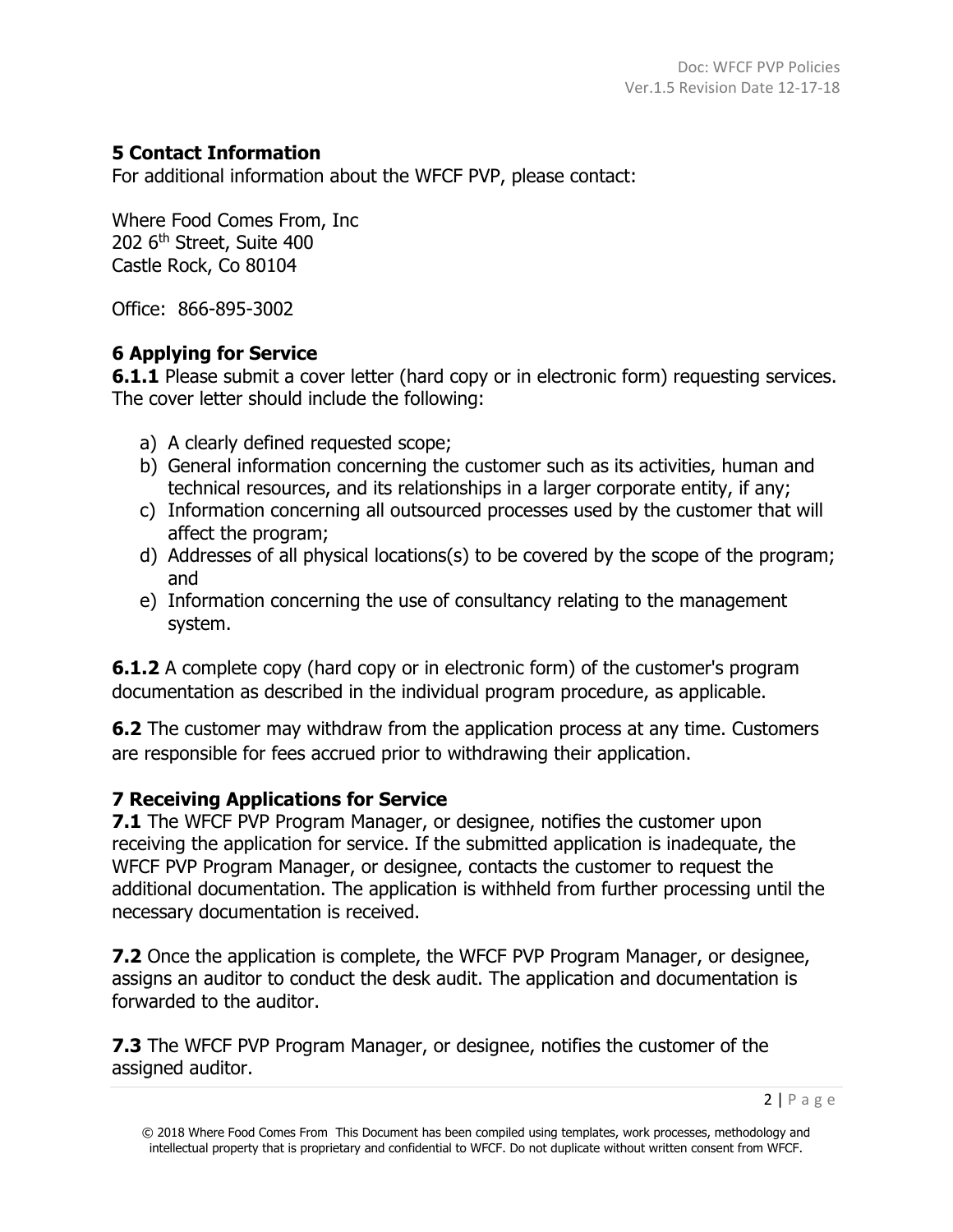**7.4** When applicable, the WFCF PVP Program Manager, or designee, also notifies the Program Review Committee prior to initiating the audit process.

#### **8 Desk Audit**

**8.1** The customer may request to forego a desk audit. This request must be submitted in writing to the WFCF PVP Program Manager and must be approved. If the request is approved, an on-site audit must be conducted prior to approval of the program or any significance change.

**8.2** The WFCF auditor conducts a desk audit of the customer's program documentation to ensure that all program requirements are fully addressed.

**8.2.1** If the program documentation is adequate and the majority of the program requirements are met, then the auditor notifies the WFCF PVP Manager that the initial on-site audit may be scheduled.

**8.2.2** If the program documentation requires minimum clarification or additional information, then the auditor obtains the clarification or additional information. Once the program documentation is adequate and the majority of the program requirements are met, the auditor notifies the WFCF Manager that the initial onsite audit may be scheduled.

**8.2.3** If the customer's program documentation does not meet the majority of the program requirements or if the auditor identifies that the customer would not pass the initial on-site audit, then the auditor prepares and submits a desk audit report itemizing the deficiencies. This report is submitted to the WFCF PVP Program Manager, or designee. The Program Manager, or designee, sends the report to the customer discussing the action that the customer must take before continuing the audit process.

**8.2.4** Following the completion of a new agreement, a customer with a current approval certificate in place, may submit application materials as described in section 7 and may request a desk audit to determine that all procedures currently in place meet and fulfill all requirements of the WFCF PVP. Once this determination has been confirmed using an off-site document and program review, the approval certificate will be accepted under the WFCF PVP and subject to renewal within twelve months from the desk approval date or at the time the approval certificate expires, whichever occurs earlier. Any upgrade to add programs that exceed the current scope of the customer approval will be subject to an onsite audit per the WFCF PVP program requirements. Once final approval is given and the approval certificate is accepted under the WFCF PVP, the customer agrees to follow all WFCF PVP requirements from the approval date moving forward.

<sup>© 2018</sup> Where Food Comes From This Document has been compiled using templates, work processes, methodology and intellectual property that is proprietary and confidential to WFCF. Do not duplicate without written consent from WFCF.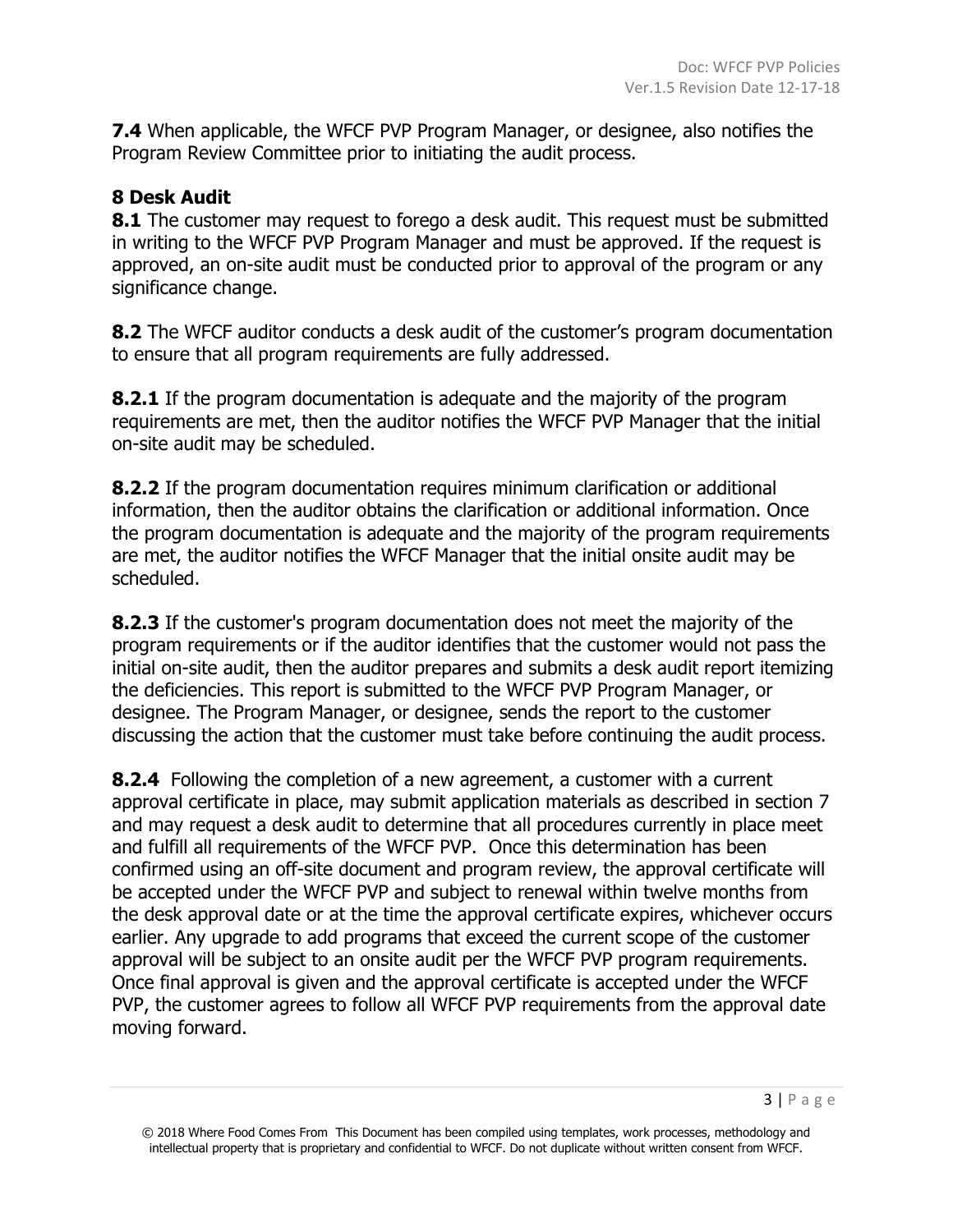### **9 On-site Audit**

**9.1** The WFCF PVP Manager, or designee, appoints the audit team to conduct the onsite audit. The audit team consists of a suitable number of auditor(s) and/or technical expert(s). After the audit team is appointed, the program documentation is forwarded to the audit team leader.

**9.2** The WFCF PVP Manager, or designee, notifies the customer of the assigned auditor(s) and/or expert(s).

**9.3** Once the date and schedule is arranged between the customer and the audit team, the audit team leader prepares an audit plan and cost estimate. The documents are submitted to the customer prior to the scheduled onsite audit.

**9.4** The on-site audit is conducted in accordance to ISO 19011:2002 Section 6 Audit Activities. The objective of an on-site audit is to verify the customer's conformance to the audit criteria.

**9.5** The on-site audit is conducted at the premises of the customer from which one or more key activities are performed. Where relevant, the on-site audit includes other selected locations where the customer operates, to gather objective evidence that the customer is competent and conforms to the requirements of the audit criteria. Additionally, the audit team reviews the performance of a representative number of staff of the customer to gather objective evidence.

#### **10 Audit Findings and Audit Report**

**10.1** All audit findings, including identified non-conformances, continuous improvement points, and recommendations, are discussed with the customer at the conclusion of the on-site audit. If the audit team cannot reach a conclusion about an audit finding, the audit team refers to the WFCF PVP Manager for clarification.

**10.2** Audit findings may consist of the following:

- a) Major non-conformance: A non-conformance that compromises the integrity of the program or product to the extent that program approval should be denied, suspended, withdrawn, revoked, or delayed until corrective action can be completed. Any absence or complete breakdown of a program requirement is considered a major non-conformance.
- b) *Minor non-conformance*: A non-conformance that does not compromise the integrity of the program or product. Isolated incidences of non-conformance are considered a minor non-conformance. A minor non-conformances not corrected or addressed in a timely manner may be upgraded to a major nonconformance.
- c) Continuous improvement point (CIP): Observations or areas identified as opportunities for improvement. Although not identified as non-conformances,

<sup>© 2018</sup> Where Food Comes From This Document has been compiled using templates, work processes, methodology and intellectual property that is proprietary and confidential to WFCF. Do not duplicate without written consent from WFCF.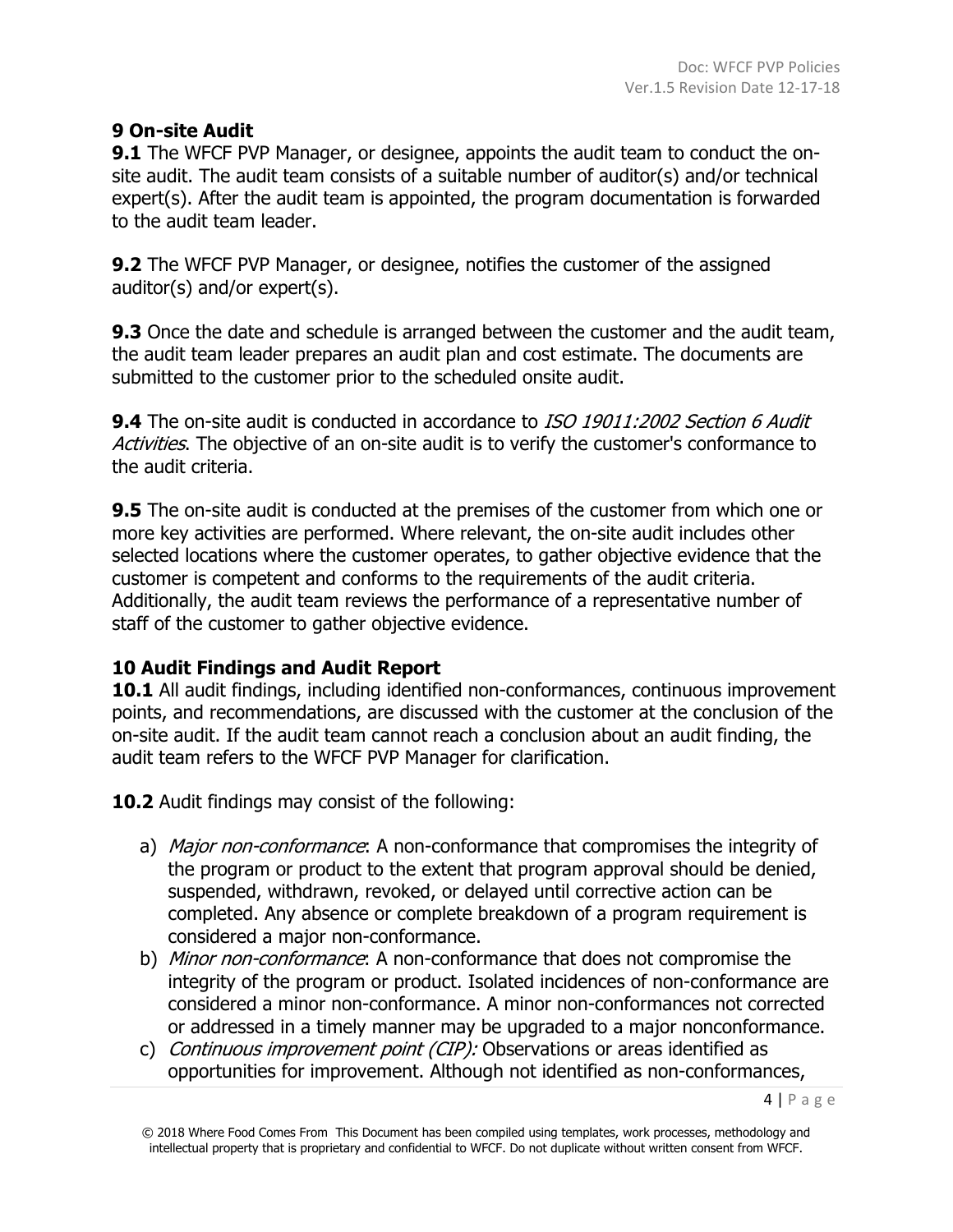d) CIPs have the potential to become nonconformances if not corrected or addressed.

**10.3** The audit findings, excluding CIPs, are outlined in the audit report, which is submitted to the WFCF PVP Manager, or designee, for final review and disposition. The WFCF PVP Manager has the discretion to modify the audit findings. WFCF is responsible for the content of the audit report.

**10.4** CIPs are provided to the customer during the closing meeting and are not outlined in the audit report.

### **11 Correcting Identified Non-conformances**

**11.1** Customers must address all non-conformances and respond to all requests for corrective actions and corrections, as applicable, within the time frame specified in the audit report.

**11.2** Requests are based on non-conformances identified during the audit. Customers must identify the cause(s) of the non-conformance, determine the necessary corrective action, and implement the corrective actions. Additionally, if the non-conformance resulted in the use or delivery of non-conforming product, the customer must identify the non-conforming product and make correction appropriate to the non-conformance. Written corrective action responses must be submitted in hard copy or electronic form.

**11.3** The following actions must be taken by the customer, when applicable:

- a) Corrective Action: Action to eliminate the cause of a detected non-conformance. Corrective action is taken to prevent recurrence.
- b) *Correction*: Action to eliminate a detected non-conformance. Correction does not address the cause of the non-conformance but rather the specific nonconforming product.
- c) Preventative Action: Action to eliminate the cause of a potential nonconformance. Preventative action is taken to prevent occurrence.

### **12 Corrective Action Audit**

**12.1** The audit team leader conducts a corrective action audit to ensure that the customer's responses are sufficient in addressing the non-conformance(s). If the responses are found not to be sufficient, further information is requested. Evidence of effective implementation of actions taken may be requested. Corrective action audits are normally conducted via a document review. However, an on-site corrective action audit may be conducted to verify effective implementation of the corrective actions.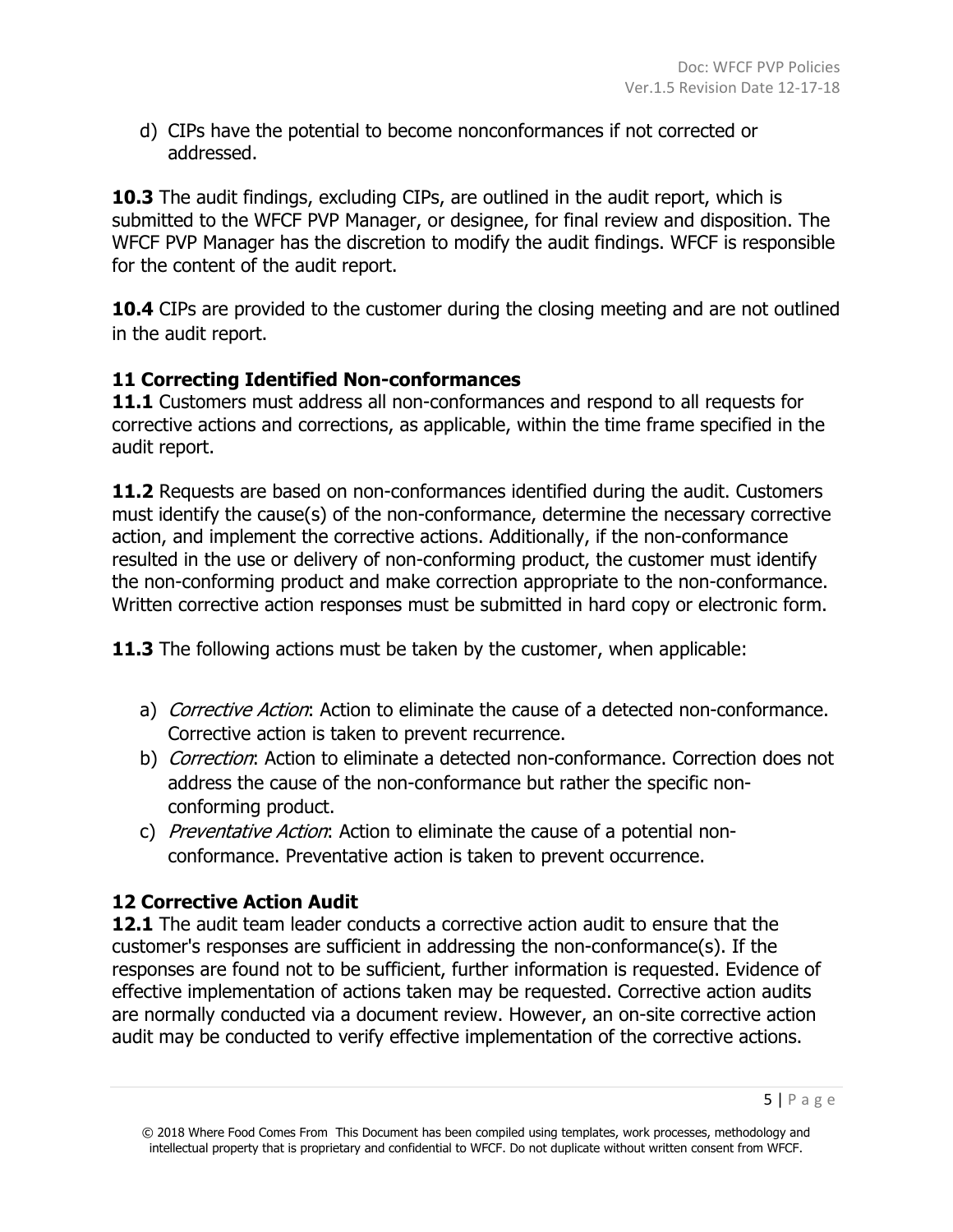Corrective action audits and any other post on-site audit activities are conducted in accordance to ISO 19011:2002 Section 6 Audit Activities.

**12.2** The findings of the corrective action audit are outlined in an audit report. The report is submitted to the WFCF PVP, or designee, for final review and disposition. The WFCF PVP Manager has the discretion to modify the audit findings.

#### **13 Program Approval**

**13.1** Program approval is based upon the audit findings and the recommendation of the audit team. The approval is issued for the appropriate time period in accordance to the individual program procedure. The WFCF PVP Manager makes the final decision regarding approval status. When appropriate, a WFCF PVP Review Committee makes the final decision regarding approval status, in accordance to the individual program procedure.

**13.2** Program approval status may be one of the following:

- a) *Approval:* No non-conformances were identified during the audit. No actions are necessary by the customer.
- b) Approval with Conditions: (1) Non-conformances, and any non-conforming product, were corrected prior to the decision of approval; or (2) only minor nonconformances were identified during the audit. Non-conformances were identified during the audit. Customers must submit corrective actions and corrections as applicable within the time frame specified in the audit report. Additional desk audits and/or on-site audits may be conducted at the customer's expense.
- c) *Denied Approval*: Denied approval may be issued prior to the initial program approval for any of the reasons outlined below. Customers must submit corrective actions and correction as applicable to address any identified nonconformances before approval may be issued. Additional desk audits and/or onsite audits may be conducted at the customer's expense.

**13.3** Upon reaching a decision, the WFCF PVP Program Manager, or designee, sends the customer a cover letter, along with the audit report and any additional documentation. The cover letter audit report includes the "Notification of Audit Results" section, which details the approval status and any terms and conditions, as appropriate.

**13.4** When appropriate, the Program Manager, or designee, adds the customer's program to the official listing on the applicable WFCF PVP Approved Program Web site.

#### **14 Program Suspension**

**14.1** Program suspension is the temporary removal of a customer's approved program pending corrective action by the customer or formal program withdrawal by WFCF. The

6 | Page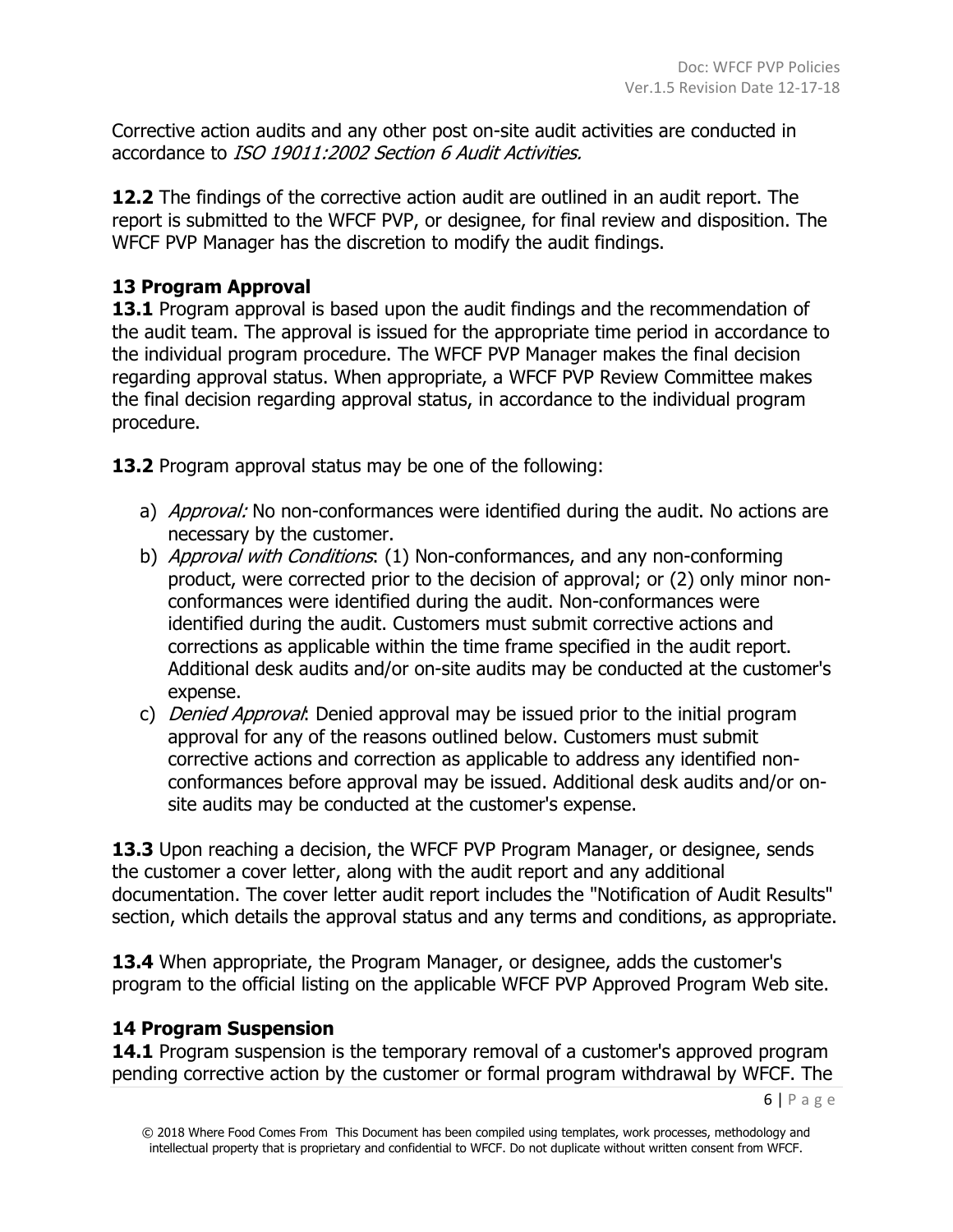customer must cease all activities upon notification of program suspension. However, agricultural products or services verified under the program prior to suspension remain verified.

**14.2** The WFCF PVP Manager makes the final decision regarding program suspension. When appropriate, a WFCF PVP Review Committee makes the final decision regarding program suspension. NOTE: The customer may request suspension.

**14.3** Program suspension may occur for any of the following reasons:

- a) Failure to adequately address any program requirement.
- b) Failure to demonstrate capability to meet any program requirement.
- c) Failure to follow the customer's approved program.
- d) Failure to maintain the customer's approved program.
- e) Failure to provide corrective actions and correction as applicable in the timeframe specified.
- f) Persistently failing to meet the requirements of the program or to abide by WFCF PVP policies and procedures.
- g) Implementing significant changes to an approved program without prior written notification to and approval by the WFCF PVP Manager.
- h) Failure to pay WFCF PVP fees.

**14.4** Upon reaching a decision, the WFCF PVP Manager, or designee, notifies the customer in writing of the suspension and the details of actions required to be reinstated. The details of actions do not include specific remedies to barriers of reinstatement.

**14.5** The official listing on the applicable WFCF PVP Web site is updated to reflect the status of the customer's program.

**14.6** Recurring suspension of a customer's program may result in program withdrawal, or a reduction in the scope of the approval to exclude those parts where the customer has persistently failed to meet the requirements of the program, including competence.

#### **15 Reinstatement of a Suspended Program**

**15.1** Final decisions regarding reinstatement of a suspended program is at the discretion of the WFCF PVP Manager. When appropriate, a WFCF PVP Review Committee makes the final decision regarding reinstatement, in accordance with the individual program procedures.

**15.2** A program suspended due to the customer failing to adequately address any program requirement is reinstated immediately upon receipt of appropriate corrective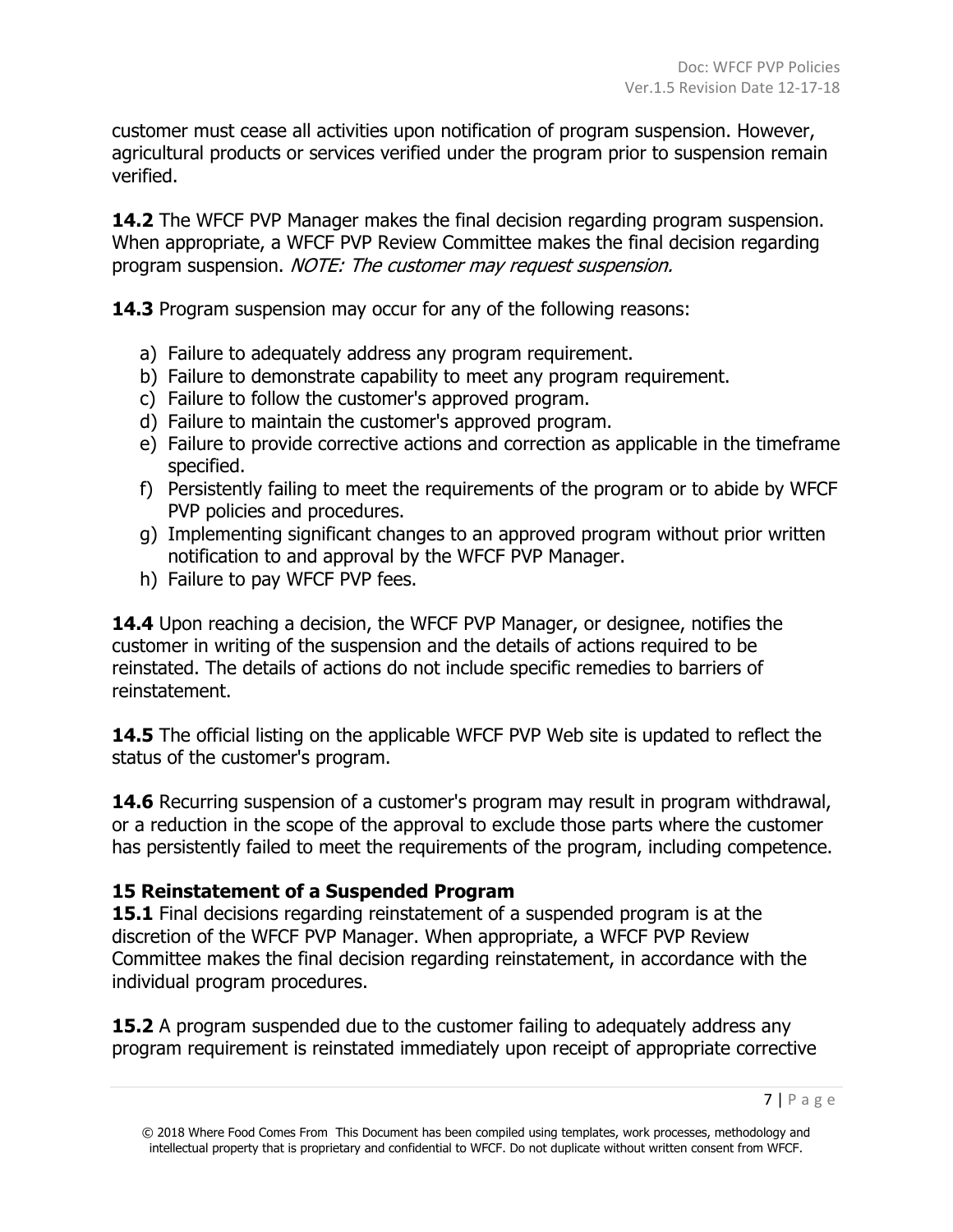actions and corrections, as applicable. Additional desk audits and/or on-site audits may be conducted at the customer's expense.

**15.3** A program suspended due to the customer failing to demonstrate capability to meet any program requirement is reinstated immediately upon receipt of appropriate corrective actions and corrections, as applicable. Additional desk audits and/or on-site audits may be conducted at the customer's expense.

**15.4** A program suspended due to the customer failing to follow the customer's approved program is reinstated immediately upon receipt of appropriate corrective actions and corrections, as applicable. Additional desk audits and/or on-site audits may be conducted at the customer's expense.

**15.5** A program suspended due to the customer failing to maintain the customer's approved program is reinstated immediately upon receipt of appropriate corrective actions and corrections, as applicable. Additional desk audits and/or on-site audits may be conducted at the customer's expense.

**15.6** A program suspended due to the customer failing to provide corrective actions and/or corrections within the timeframe specified is reinstated upon submission of acceptable corrective actions and corrections, as applicable. Additional desk audits and/or on-site audits may be conducted at the customer's expense.

**15.7** A program suspended due to the customer persistently failing to meet the requirements of the program or to abide by WFCF PVP policies and procedures is reinstated immediately upon receipt of appropriate corrective actions and corrections, as applicable. Additional desk audits and/or on-site audits may be conducted at the customer's expense.

**15.8** A program suspended due to the customer implementing significant changes to the approved program without prior written notification and approval is reinstated immediately upon receipt of appropriate corrective actions and corrections, as applicable. Additional desk audits and/or on-site audits may be conducted at the customer's expense.

**15.9** A program suspended due to the customer failing to pay WFCF fees is reinstated upon notification that all outstanding fees and interest have been paid in full.

#### **16 Program Withdrawal**

**16.1** Program withdrawal is the removal of a customer's approved program, or a portion of it. Partial withdrawal may apply where a customer is approved for multiple scopes that may be treated individually for approval purposes. The customer must cease all activities upon notification of program withdrawal. In addition, agricultural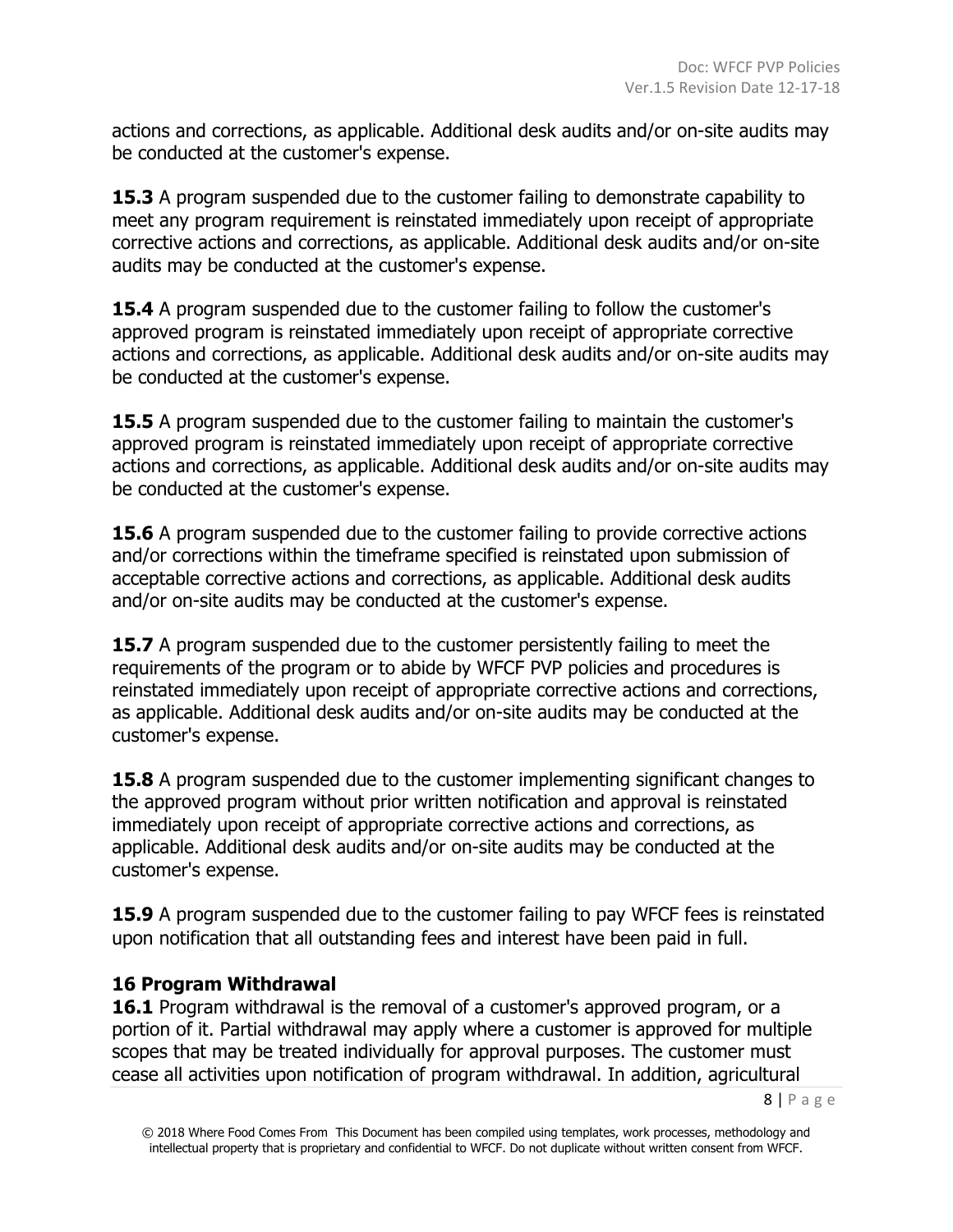products or services verified under the program prior to the withdrawal are no longer verified.

**16.2** Permanent withdrawal may apply if a customer deliberately misrepresented the eligibility of agricultural products or services, introduced prohibited compounds or substances, or used program approval in a manner as to bring the WFCF into disrepute. WFCF will not provide service to the customer during the timeframe that the permanent withdrawal is in effect.

**16.3** The customer may request withdrawal.

**16.4** The WFCF PCP Manager makes the final decision regarding program withdrawal. When appropriate, a WFCF PVP Review Committee makes the final decision regarding program withdrawal, in accordance to the individual program procedure.

**16.5** Program withdrawal may occur for any of the following reasons:

a) Audit findings that compromise the integrity of the program or product to the extent that program approval should be withdrawn.

b) Deliberate misrepresentation of the eligibility of agricultural products or services distributed under an approved program.

c) Confirmed finding of any prohibited compounds or substances. Upon confirming the violation, WFCF withdraws all approvals for customers in the product's chain of custody pending a complete investigation.

d) Denying access to customer's facilities and records within the scope of the program. e) Use of program approval in such a manner as to bring the WFCF into disrepute.

**16.6** Upon reaching a decision, the WFCF PVP Manager, or designee, notifies the customer in writing of the withdrawal and the details of actions required to be reinstated. The details of actions do not include specific remedies to barriers of reinstatement.

16.7 The official listing on the applicable WFCF PVP Web site is updated to reflect the status of the customer's program. Reference to the customer's program is removed from the official listing after a period of 60 days or the end of the appeals process, whichever is longer.

#### **17 Reinstatement of a Withdrawn Program**

**17.1** Final decisions regarding reinstatement of a withdrawn program is at the discretion of the WFCF PVP Manager. When appropriate, and for programs that are inpermanent withdrawal status, a WFCF PVP Review Committee makes the final decision regarding reinstatement.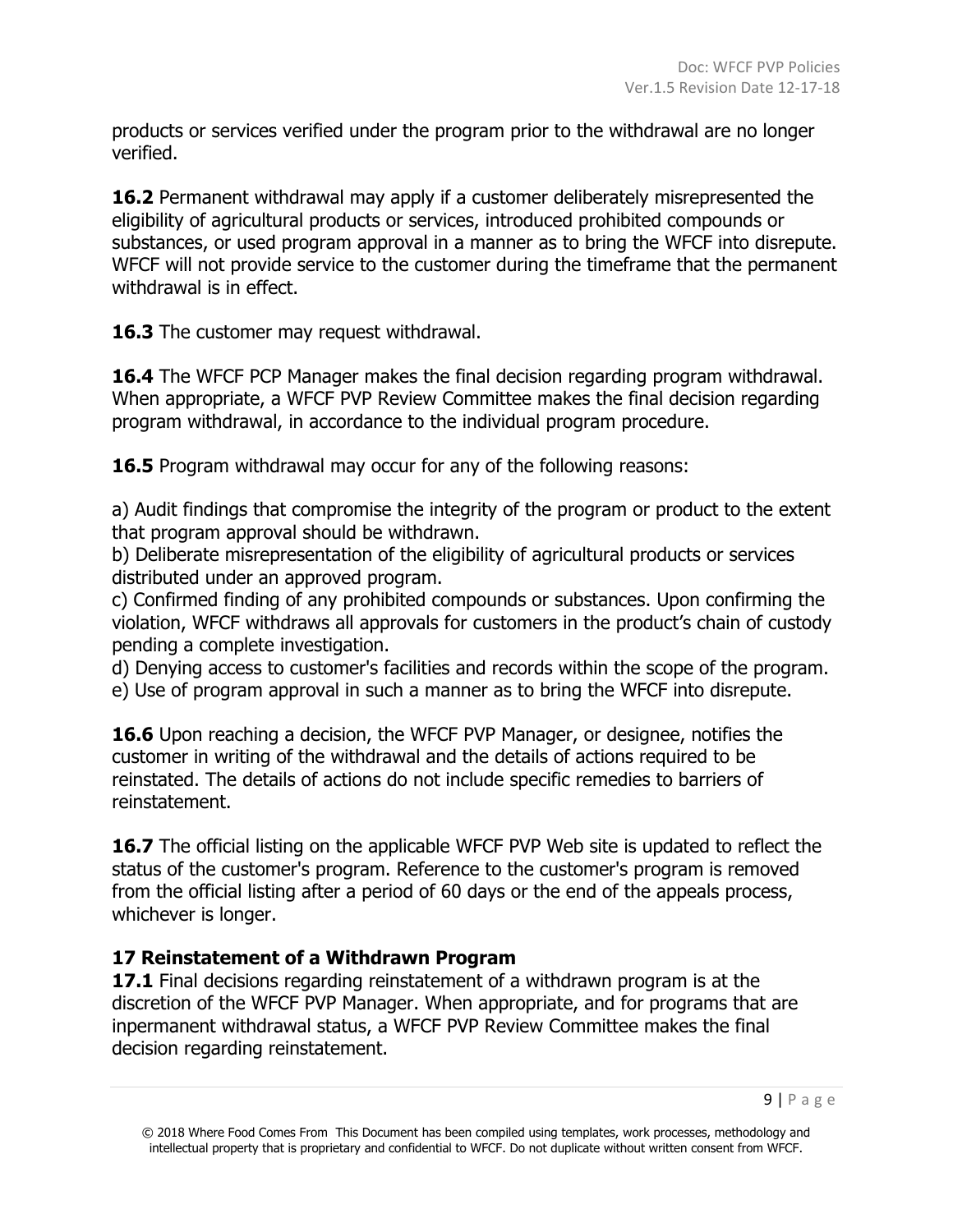**17.2** Following withdrawal, reinstatement may be granted only after the customer has successfully completed an onsite audit. In addition:

**17.2.1** A program withdrawn due to the audit findings must provide corrective actions and correction, as applicable, which specifically address the audit findings that resulted in the program withdrawal.

**17.2.2** A program withdrawn due to deliberate misrepresentation must provide corrective actions and correction, as applicable, which specifically address the deliberate misrepresentation.

**17.2.3** A program withdrawn where the customer's program is within the chain of custody of products identified as containing or having been treated with any prohibited substance is reinstated only upon revalidation of the integrity of the program in cooperation with appropriate regulatory agencies.

**17.2.4** A program withdrawn where the customer is found to be responsible for the introduction of prohibited substances into the affected livestock or products remains withdrawn until such a time as (1) the customer provides objective evidence that the program has been completely purged of all potentially affected products, and (2) an onsite audit verifies that effective corrective action and corrections, as applicable, have been taken.

**17.2.5** A program withdrawn due to the denial of access must provide access.

#### **18 Maintaining Programs**

**18.1** Customers are required to maintain and implement their programs as described in their approved program documentation.

**18.2** Any significant changes, in any aspect of status or operation to the customer's approved program must be submitted in writing to the WFCF PVP Manager and approved prior to implementation. Such changes include the following:

- a) Legal, commercial, ownership, or organizational status;
- b) Organization, top management, and key personnel;
- c) Policies and procedures;
- d) Resources and premises;
- e) Scope of program; and
- f) Other matters that may affect the ability of the customer to fulfill requirements for the program.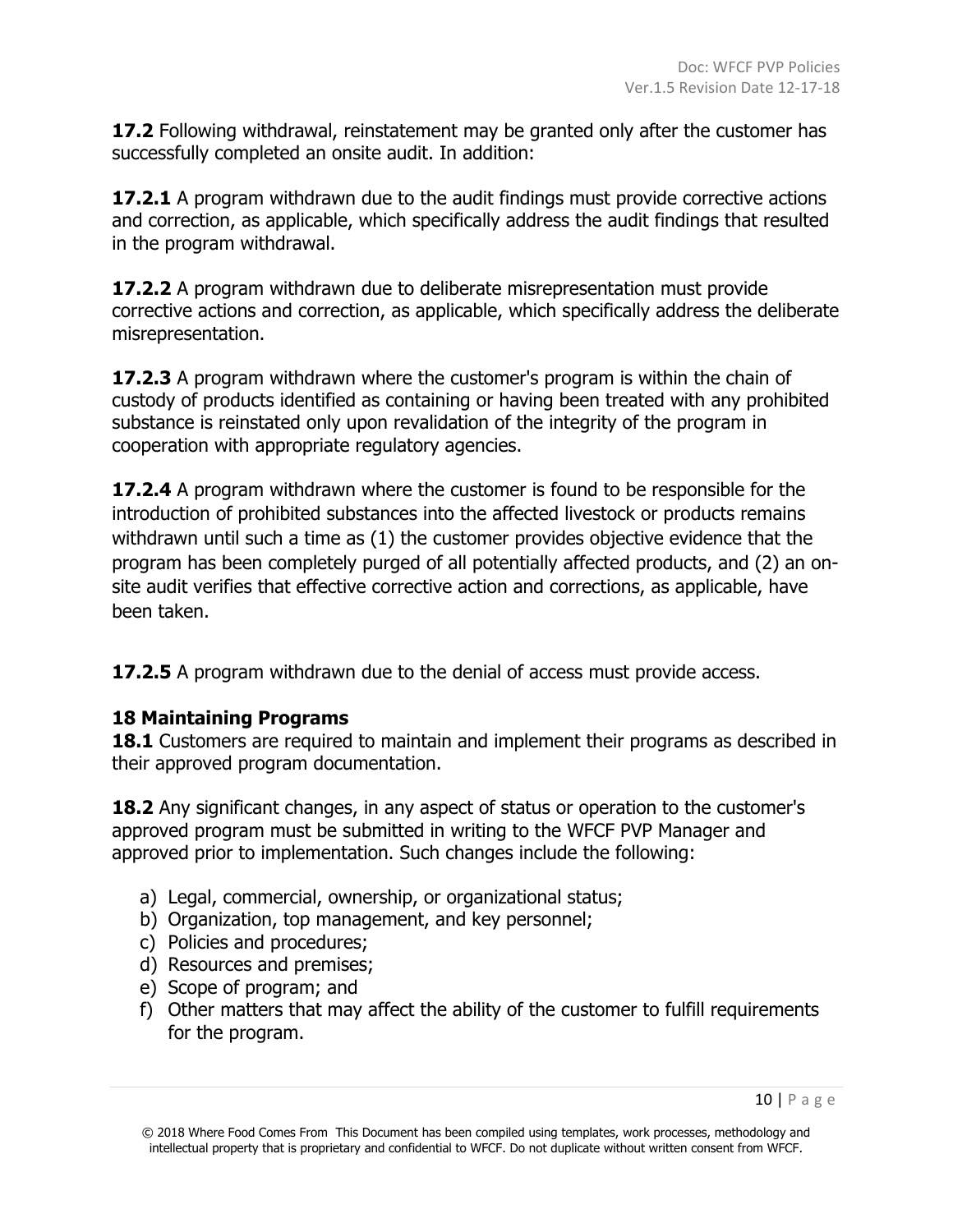Depending upon the nature and extent of the changes, the WFCF PVP Manager may require a complete or partial on-site audit of the program prior to approval. In situations where an additional on-site audit is required, a new approval is issued for an appropriate time period based on the findings of the audit.

#### **19 Surveillance**

**19.1** All approved programs are audited on an on-going basis unless a written cancellation request is received from the customer or a program is suspended.

**19.2** All approved programs are subject to unannounced audits. The audit team documents the findings of unannounced audits in an audit report and submits the report to the WFCF PVP Manager. Findings of unannounced audits are considered when determining conformance of the program for continued approval, or may provide the basis for suspending approval.

#### **20 Extension of Scope**

Customers with approved programs may extend the scope of their programs at any time by submitting a request to the Program Manager. When appropriate, a WFCF PVP Program Review Committee makes the final decision.

#### **21 Reduction of Scope**

Customers with approved programs may reduce the scope of their programs at any time by submitting a written request to the WFCF PVP Manager. Upon acceptance, the official listing is updated on the WFCF PVP Approved Company Web site to reflect the reduced scope, when applicable.

#### **22 Cancellation**

**22.1** Customers with approved programs may cancel service at any time by submitting a written notification to the WFCF PVP Manager. When applicable, customers who cancel service are removed from the listing on the WFCF PVP Approved Company Web site.

**22.2** Customers who cancel service must reapply to regain program approval. When an application is received, WFCF PVP undertakes the necessary activities, as outlined in this document before program approval may be re-granted.

**22.3** Customers are responsible for fees accrued prior to cancellation of the approved program.

#### **23 Reference to Approval**

**23.1** Customers with approved programs may make reference to approval by WFCF PVP in communication media, such as the internet, documents, brochures, or advertising, and including product labels.